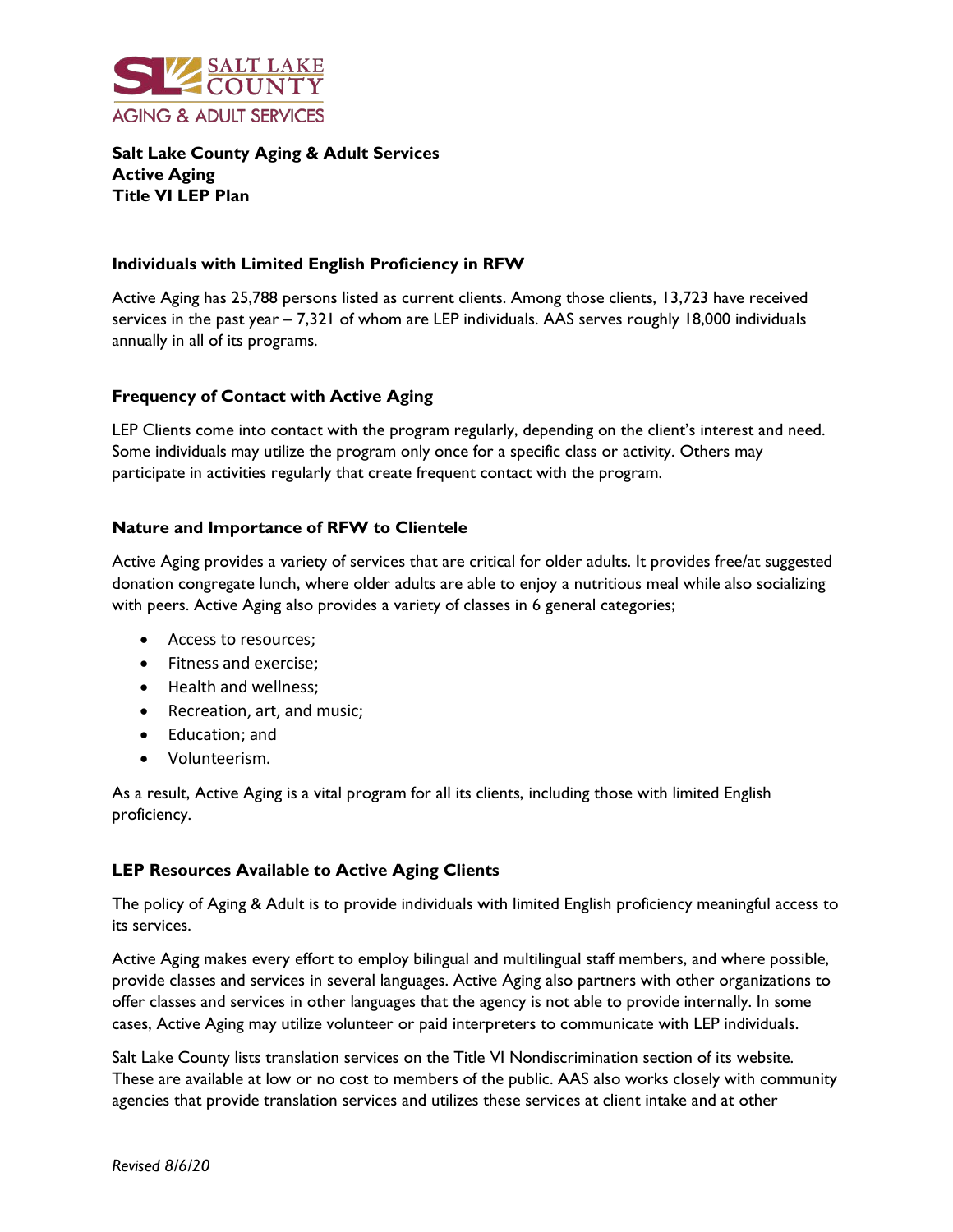

appropriate times, as necessary, to ensure equal access to programs and services for individuals with limited English proficiency. In cases where necessary, intake documents and other written information is translated and provided in other languages to LEP clients. These resources are available to all AAS clients, regardless of point of intake or services received. Language needs and preferences are recorded for all AAS clients at the time of intake, and AAS regularly assesses language needs of clientele both individually and in the aggregate, making strategic adjustments as necessary to ensure assistance offered is aligned with community LEP needs.

# **Salt Lake County Nondiscrimination Policy**

As a public entity and recipient of Federal financial assistance, Salt Lake County does not exclude, deny benefits to, or otherwise discriminate against any person on the ground of race, color, national origin, disability, age, marital status, sex, sexual orientation, gender identity or religion in admission to, participation in, or receipt of the services and benefits under any of its programs and activities, whether carried out by Salt Lake County directly or through a contractor or any other entity which Salt Lake County arranges to carry out its programs and activities.

This statement is in accordance with the provisions of Title VI of the Civil Rights Act, Sections 503 & 504 of the Rehabilitation Act of 1973, Title II of the Americans with Disabilities Act of 1990, the Age Discrimination Act of 1975 and the Regulations of various federal departments including the U.S. Department Health and Human Services, the U.S. Department of Agriculture, the U.S. Department of Interior, the U.S. Department of Housing and Urban Development and the U.S. Department of Justice.

### EQUAL ACCESS:

Salt Lake County complies with the Americans with Disabilities Act of 1990 (ADA), as amended and Sections 503 & 504 of the Rehabilitation Act of 1973, as amended in providing individuals with disabilities equal access to employment opportunities and the services, programs and activities the County offers. Members of the general public may seek assistance from any County employee in contacting the ADA/504 Program Coordinator, the agency's ADA/504 liaison or the Human Resources Division.

### COMMUNICATION ACCESS:

Salt Lake County will provide free auxiliary aids and services to qualified individuals, including qualified sign language interpreters, alternate formats, etc. If auxiliary aids or services are required to achieve effective communication, please contact the agency or ADA/504 Program Coordinator.

### FURTHER INFORMATION:

The County has adopted an internal grievance procedure providing for the prompt and equitable resolution of grievances. Any person, whether a member of the general public, an applicant for employment or an employee who feels that he or she has been discriminated against or denied equal access to employment, programs, services or activities offered or sponsored by Salt Lake County may contact either the:

Human Resources Director / OR ADA/504 Program Coordinator Human Resources Division